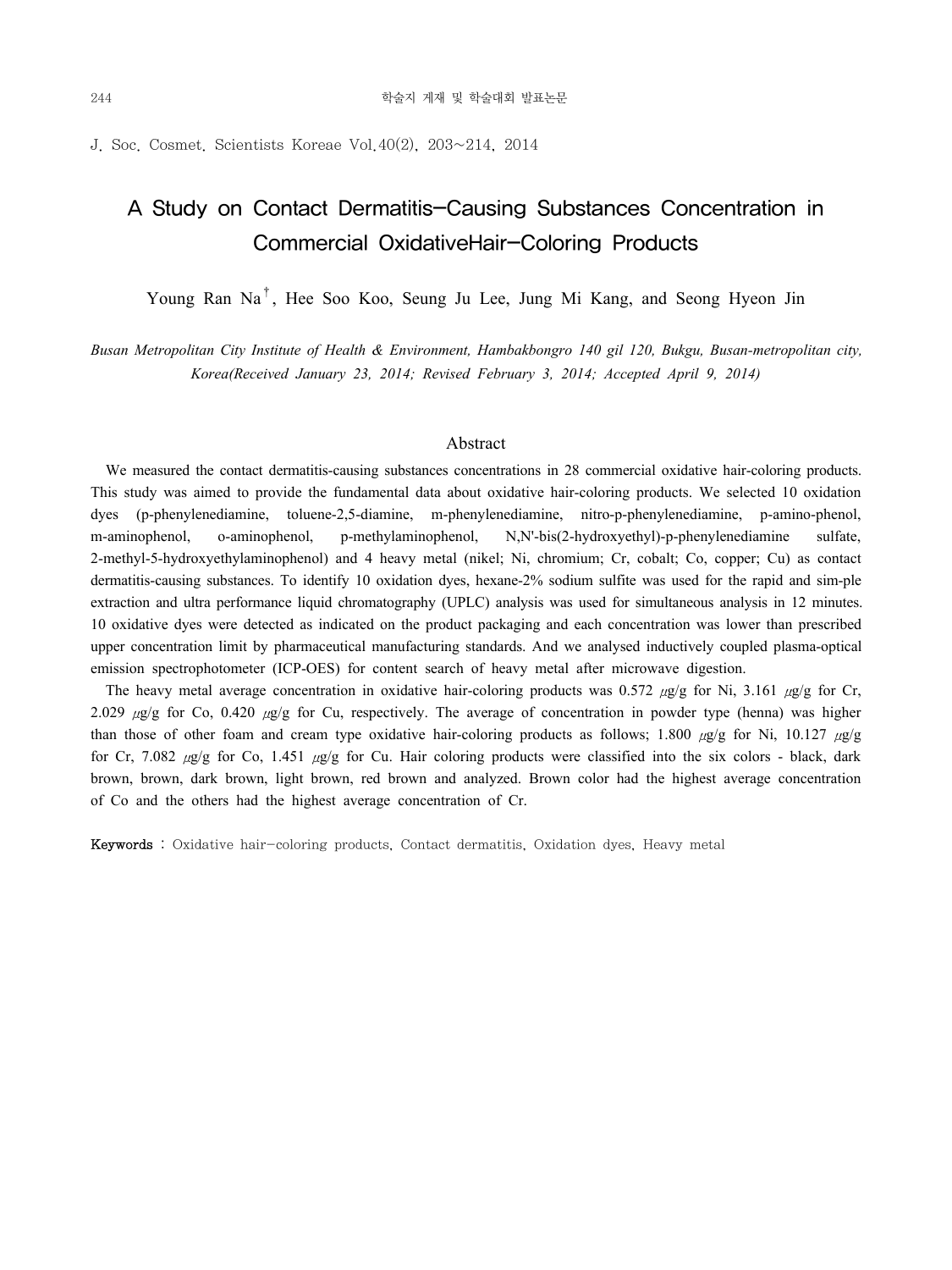대한미생물학회, 경주화백컨벤션센터, 2014. 5. 21. ~ 5. 22.

# Prevalence and Characterization of Food-borne Bacteria Isolated from Diarrhea Patients in Busan

Yon Koung Park\*, Eunhee Park, Sunhee Park, Inyeong Hwang, Gyunghye Sung, Miok Lee, Hyeyoung Park , and Younghee Kwon

*Microbiology Division, Busan Metropolitan City Institute of Public Health and Environment*

 We investigated food-borne bacteria of ten from diarrhea patients for EnterNet surveillance project. The diarrhea stool specimens were collected from diarrhea patients in cooperation five hospitals of Busan in 2013.

We isolated 165 causing bacteria from 1,197 stool and the prevalence of isolation was 13.8%. A total 165 strains were *Staphylococcus aureus* 59 strain (35.8%), pathogenic *E. coli* 44 strains (26.7%), *Clostridium perfringens* 40 strains (24.3%), *Bacillus cereus* 14 strains (8.5%) and *Salmonella* sp. 8 strains (4.9%). *S. aureus,* pathogenic *E. coli* and *Clostridium perfringens* were showed frequently isolated diarrhea-causing bacteria during anannual.

 By antimicrobial susceptibility tests, 21 strains (47.7%) of pathogenic *E. coli* isolates were susceptible to all of the 17 antimicrobial agent used in this study, and 22 strains (54.5%) were resistant to two or more antimicrobial agent. All (8 strains) of *Salmonella* spp isolates were resistant to six or more agent, showing multi drug resistance and the isolates resistant to the 11 antibiotics were 1 strain.

Supported by grants from KNIH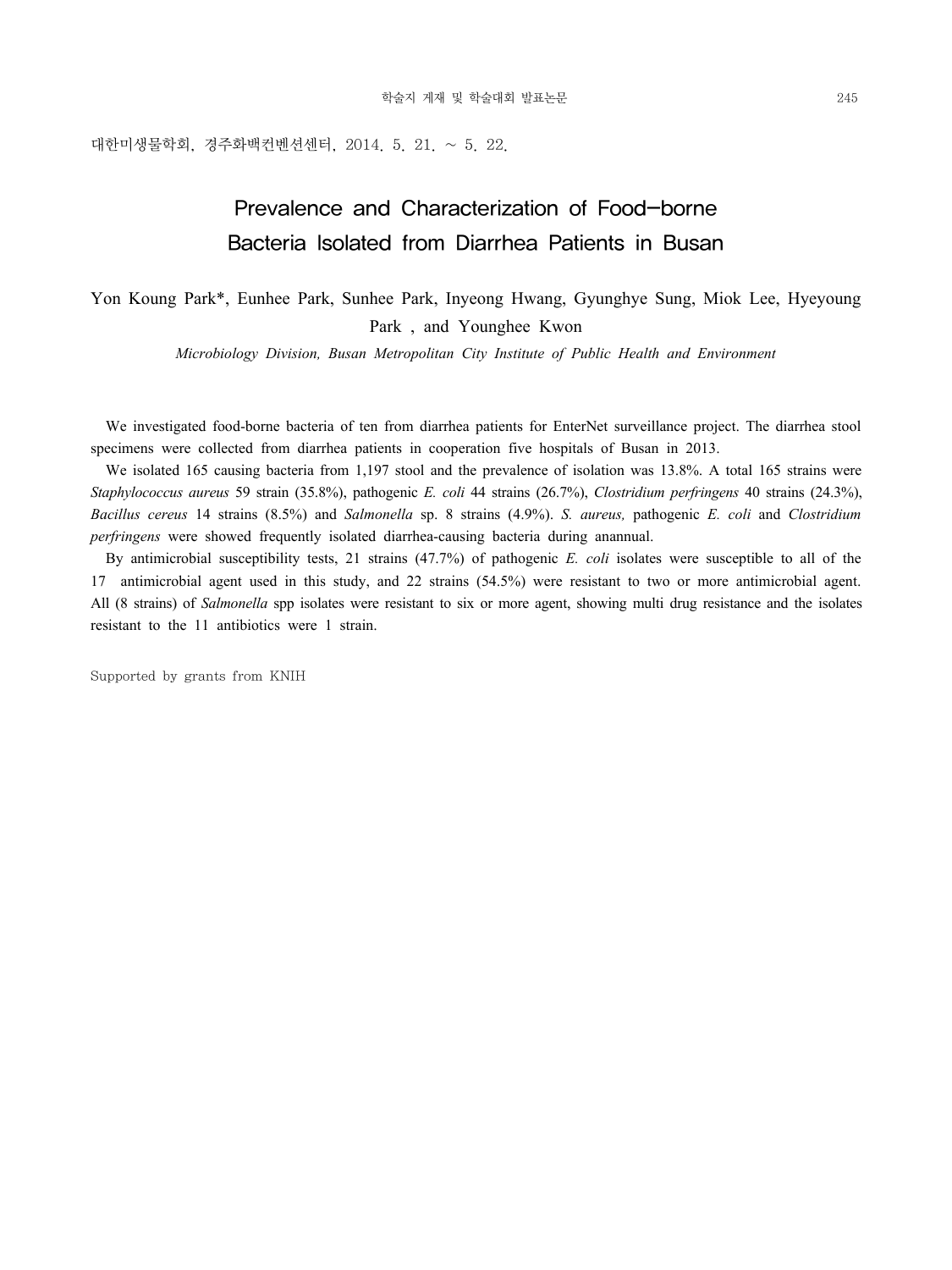한국농약과학회 춘계학술발표회, 부산해운대그랜드호텔, 2014. 4. 17. ~ 4. 18.

### 부산 명지지역 대파의 잔류농약 검출 특성과 기상요소와의 상관관계 연구

이인숙\*, 이주현, 차경숙, 이지윤, 권영희, 김연지, 전대영 부산시보건환경연구원 엄궁농산물검사소

 부산지역 농산물도매시장에서 경매 전에 집하된 농산물 중 부산시 명지지역에서 재배되는 대파를 중심으로 2006년부 터 2012년까지 농약이 검출된 빈도와 기상요소와의 자료를 바탕으로 SPSS를 이용하여 상관관계를 분석하였다. 연구내 용으로는 i) 부산지역 기상요소의 변화 ii) 명지지역 대파의 농약검출 특성 iii) 대파의 잔류농약검출빈도와 기상요소와의 상관관계 이었다. 기상요소는 연구기간 동안 부산지역의 평균기온, 누적강수량, 일조시간, 풍속을 월별 평균값을 데이터 로 사용하였으며 명지지역 대파는 7년간 총 525건을 검사한 결과 잔류농약이 검출된 건수는 68건이었다. 대파에서 농약 이 검출된 달과 농약이 검출되지 않은 달의 기상요소를 알아본 결과 기온과 강수량에서 평균의 차이가 있었으며 독립표 본 T 검정으로 유의성을 확인하였다. 부산 명지지역의 대파에 잔류하는 잔류농약의 검출 빈도와 평균기온, 강수량, 일조 시간, 풍속과 같은 기상요인과의 상관관계를 분석한 결과 평균기온과 강수량에서 상관계수는 0.349, 0.222의 값을 보였 으며 일조시간과 풍속에 있어서는 음의 상관관계로 –0.337, -0.058으로 나타나 통계적으로는 크게 상관관계가 없는 것으로 나타났다.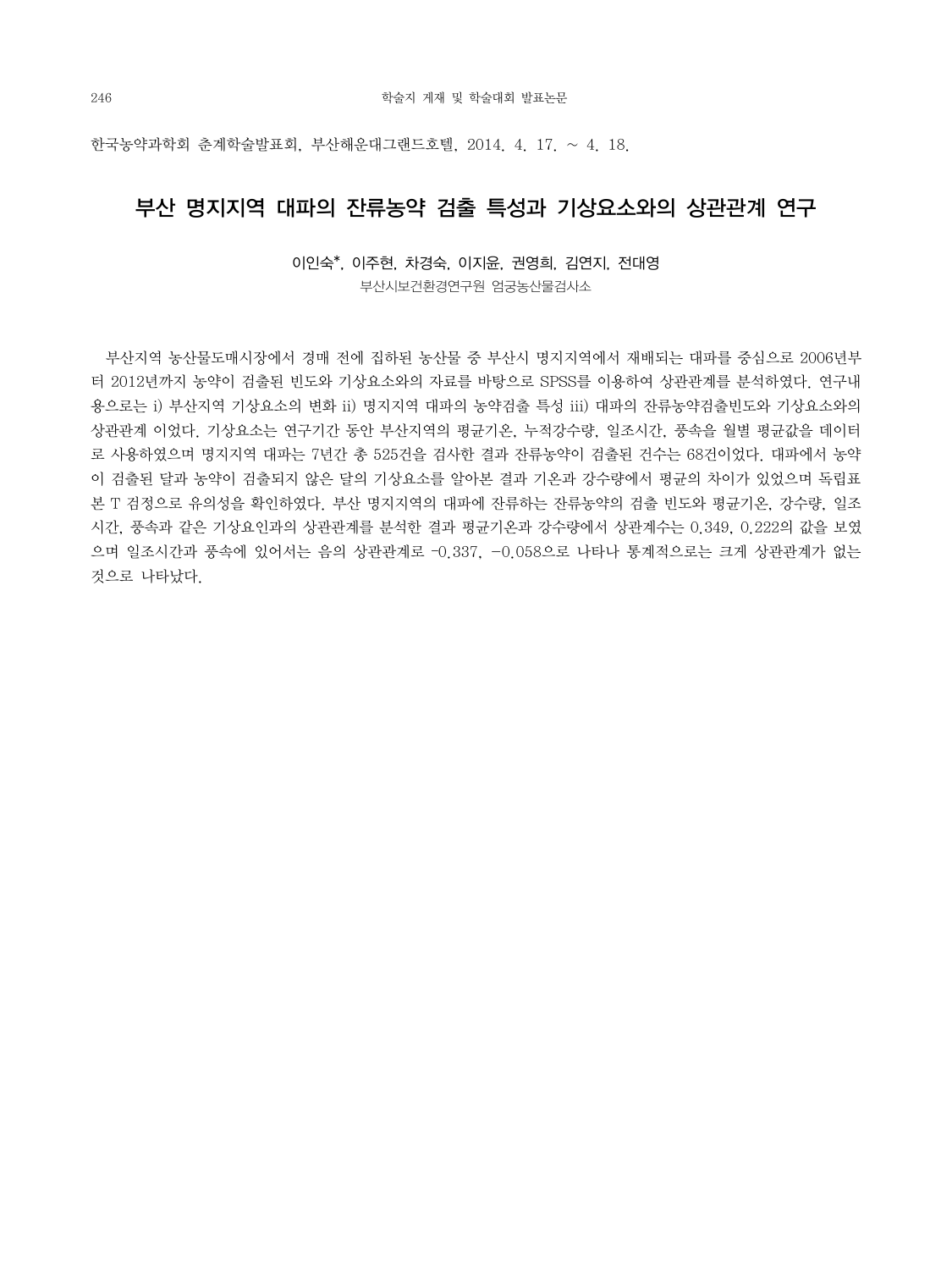34th International Symposium on Halogenated Persistent Organic Pollutants, Spain, Madrid, 2014. 8. 31. ~ 9. 5.

# SEASONAL HUMAN HEALTH RISK ASSESSMENT BY PCDDs/PCDFs EXPOSURE IN AMBIENT AIR

Tae-uk Jeong<sup>1\*</sup>, Bok-ju Song<sup>1</sup>, Dong-min Kwon<sup>1</sup>, Kyeong-sim Lee1, Pyung-jong Yoo1, Gi-gon Kim<sup>1</sup>, Dong-Cheol Seo<sup>2</sup>, Jong-Hwan Park<sup>3</sup>, Jong-Soo Heo<sup>3</sup>

<sup>1</sup> Busan Institution of Health & Environment, 140 Bungil, Hambakbong-ro, Buk-gu, Busan, 616-842, Rep. of Korea ; *2 Department of Bio-Environmental Sciences, Sunchon National University, Seokhyeon-dong, Suncheon, 540-742, Rep.of Korea ; 3Division of Applied Life Science (BK21 Program) & Institute of Agriculture and Life Science, Gyeongsang National University, Gajwa-dong. Jinju, 660-701, Rep.of Korea* 

#### Abstract

 Being aware that persistent organic pollutants including dioxins(PCDDs/PCDFs) pose major and increasing threats to human health and the environment, Stockholm Convention on Persistent Organic Pollutants(POPs) by UNEP(United Nations Environment Program) was adopted on 22 May 2001 and entered into force on 17 May 2004<sup>1</sup>. POPs including PCDDs/PCDFs have a various characteristics such as toxicity, persistence, bio-accumulation and long-range transport. POPs can also cause cancer, allergies and hypersensitivity, damage to the central and peripheral nervous systems, reproductive disorders, and disruption of the immune system. Some POPs are considered to be endocrine disrupters that alter the hormonal system. So these materials can damage the reproductive and immune systems of exposed both individuals and their offspring<sup>2</sup>. Especially, PCDDs/PCDFs of all POPs are known to be highly toxic regardless of a small amount and have been of interest to researcher.

 Modern society is exposed to a various environmental harmful toxic materials due to develop the scientific technique and diversify the industrial structure. So the quantitative assessment about the influence of these toxic materials to human is being required. Risk assessment is the tool that can reasonably respond to these requirement and can also quantitatively assess the influence of toxic materials on both human and ecology. There are two types of risk assessment according to the acceptor : health risk assessment and ecological risk assessment. Risk assessment is generally performed in four steps such as hazard identification, exposure assessment, dose-response assessment and risk characteristics.

 For a long time, the object of great interest in PCDDs/PCDFs has become whether those concentration exceed both allowable exhaust standard and environmental standard or not. Howerever, quantitatively information about possible human influence by being exposed to dioxin is required recently. So based on the results of seasonal PCDDs/PCDFs distribution in ambient air, seasonal human health risk by PCDDs/PCDFs exposure in ambient air was assessed in this study.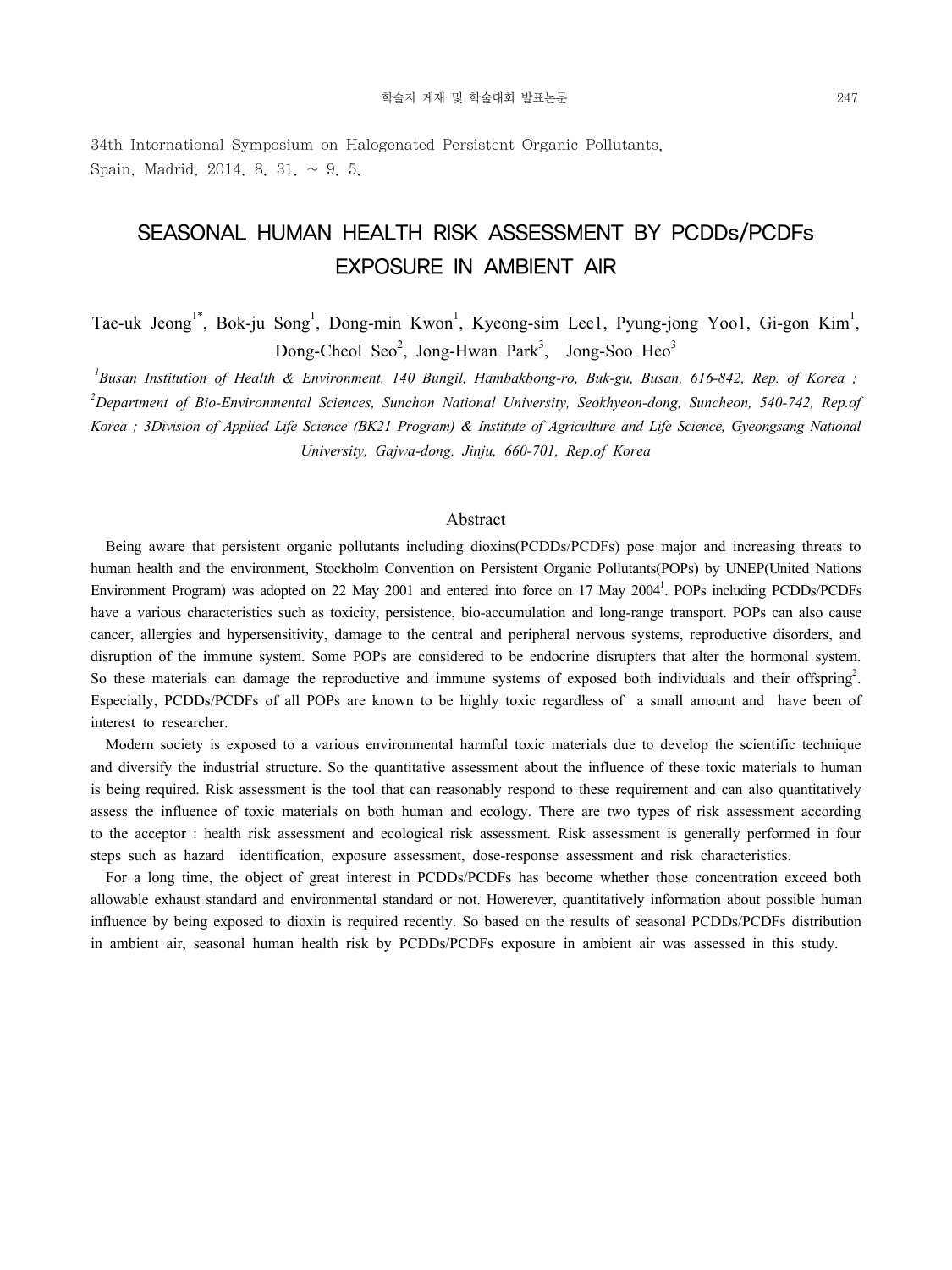Proceedings of the 4th International Conference on Environmental Pollution and Remediation Prague, Czech Republic, August 11-13, 2014

# An analysis of meteorological factors for high daily  $PM_{10}$  concentration in Busan via statistics and numerical modeling

Minkyung Kim, Woogon Do, EunchulYoo, PyungjongYoo and Gigon Kim

*Busan Metropolitan City Institute of Health & Environment, 120, Hambakbong-ro 140beon-gil, Buk-gu, Busan Metropolitan city, 616-842, Republic of Korea*

#### Extended Abstract

 The high concentration of PM10 has become a major ambient environmental problem in Korea. The concentration of PM10 is influenced by the emission of air pollutants and meteorological factors(Unal et al., 2011). So the Analysis of meteorological factors is essential for understanding high PM<sub>10</sub> concentration in specific areas.

 This study analyzed daily PM10 concentration excluding the yellow dust and rainy days in Busan, a coastal city in Korea, during 2004-2013 using statistics methods. We performed the T-test, the one way analysis of variance(ANOVA) test, the Welch and Brown-Forsythe robust tests in SPSS for equality of means as previously shown (Mutlu et al., 2012). The purpose of statistics was to determine if the means in the meteorological factors differ when grouped by the daily PM<sub>10</sub> concentrations. The groups of PM<sub>10</sub> concentration were divided according to 5-quantiles, quartiles and 95-quantiles.

The mean concentration of PM<sub>10</sub> in Busan during 2004-2013 excluding the yellow dust and rainy days was 53  $\mu g/m^3$ , more than the Korean air quality annual PM10 standard of 50  $\mu\alpha/m^3$ . On days with high PM10 concentration, the daily mean surface wind speed, the planetary boundary layer height, the sea-level pressure, and the daily mean middle and low cloud amount were found to be low. And the daily mean surface temperature, the daily mean surface relative humidity and the daily mean dew-point temperature were high. The west and south winds blew on the ground and the west wind blew strongly on the 850 hPa.

 To know the feature of meteorological elements for high PM10 days, we classified high PM10 days into three clusters with regard to air mass backward trajectory using the Hybrid Single Particle Lagrangian Integrated Trajectory(Hysplit). Meteorological factors for each cluster were analyzed with the statistics methods such as the one way of variance. The group of the trajectory around north eastern China was largest proportion (50%) among high PM10 days. The distribution of atmospheric pressures were investigated by each group.

 For detailed meteorology, WRF/SMOKE/CMAQ was used for the highest daily PM10 concentration from each cluster. The Weather Research and Forecasting(WRF) is meteorological model and the Community Multiscale Air Quality(CMAQ) is the chemistry and transport model. The Sparse Matrix Operator Kernel Emissions(SMOKE) is also used for emissions data processing. In this study the Intergrated Process Rate methodology in CMAQ was used to obtain quantitative information about the different atmospheric processes affecting particle formation as previously shown (Liu et al., 2010). The results of analysis indicated that horizontal and vertical transport were major factors in PM10 production. Distribution of PM10 concentration and meteorological factors were also investigated using WRF/SMOKE/CMAQ.

- Liu X.-H., Zhang Y., Xing J., Zhang Q., Wang K., Streets D.G., Jang C., Wang W.-X., Hao J.-M.(2010). Understanding of regional air pollution over China using CMAQ part Ⅱ. Process analysis and sensitivity of ozone and particulate matter to precursor emissions. Atmospheric Environment, 44, 3719-3727.
- Mutlu A., Lee B.-K., Park G.-H., Yo B.-G., Lee C.-H.(2012). Long-term concentrations of airborne cadminum in metropolitan cities in Korea and potential health risks. Atmospheric Environment, 47, 164-173.
- Unal Y.S., Toros H., Deniz A., Incecik S.(2011). Influence of meteorological factors and emission sources on spatial and temporal variations of PM10 concentrations in Istanbul metropolitan area. Atmospheric Environment, 45, 5504-5513.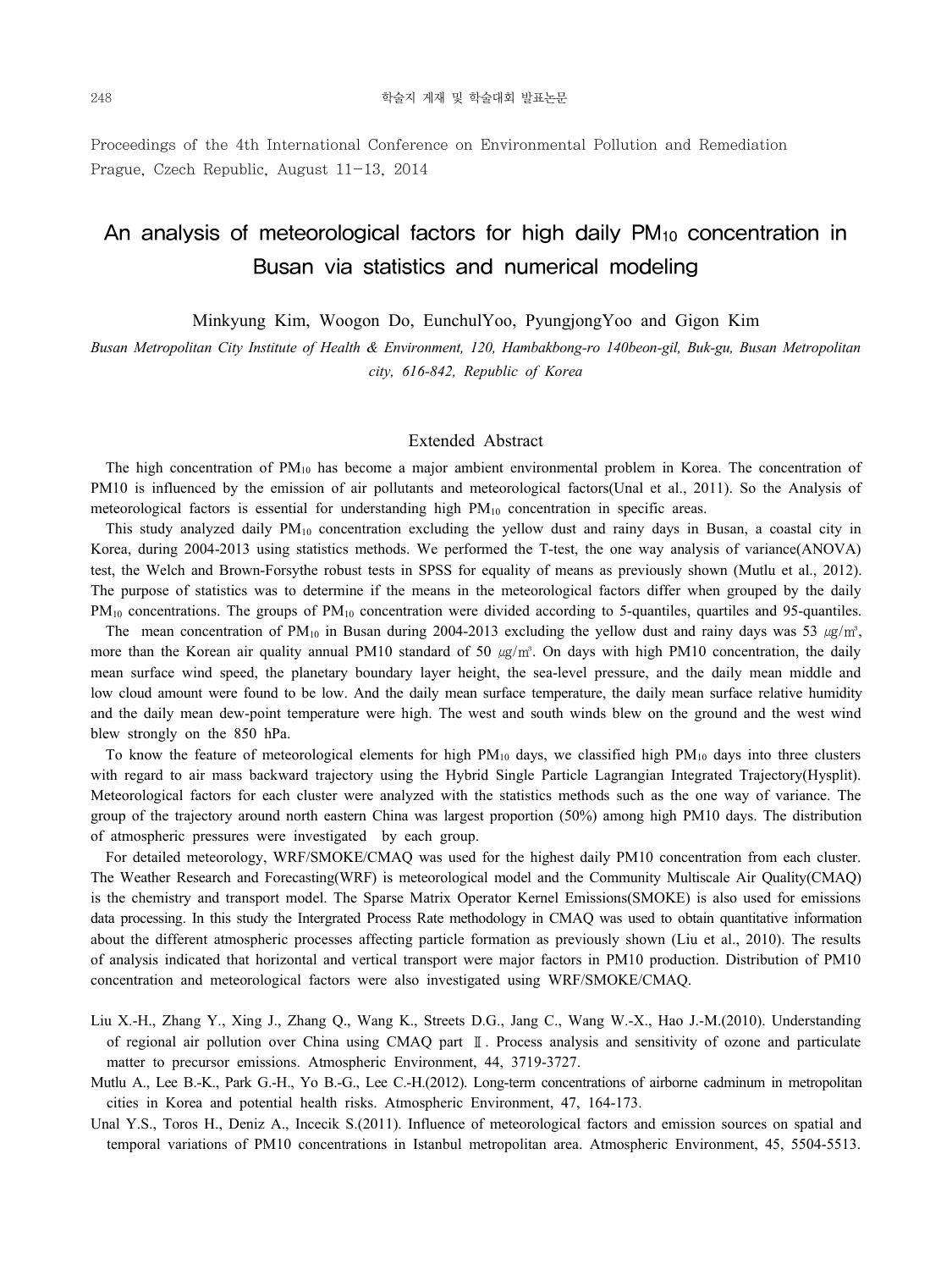2014 International Aerosol Conference 부산 BEXCO, 2014, 8, 28,  $\sim$  9, 2.

### Seasonal Variation of  $PM<sub>2.5</sub>$  in ambient air in Busan, Korea

Gee-Hyeong Park<sup>1</sup>, Byeong-Kyu Lee<sup>2\*</sup>, Eun-Cheol Yoo<sup>1</sup>, Pyung-Jong Yoo<sup>1</sup>, and Gi-Gon Kim<sup>1</sup>

*1 Busan Institute of health and Environment, Busan, Korea 2 Department of Environmental Ulsan University, University of Ulsan, Ulsan, Korea \*Corresponding author: bklee@ulsan.ac.kr Keywords : PM2.5, Ionic species, Inorganic elements, Carbons.* 

 Particle pollution has been concerned around the The world due to health risk and environmental impact associated with airborne particle exposure. In particular, fine particles such as  $PM_{1,0}$  can remain in the atmosphere for days and weeks and thus be subject to long-range transboundary transport in the air (WHO, 2013).

In this study, daily PM<sub>2.5</sub> samples based on 24 h were taken once every six day from May 2008 to June 2013 at the central city in Busan, Korea. Two kinds of PM2.5 sample filters, PTFE and quartz filter, were used for analysis of ionic species, inorganic elements, and carbons. A half strip of the PTFE filters were used for analysis of ionic species by IC, and the other half strip of them were used for analysis of inorganic elements by ICP-MS. The quartz filters were used for analysis carbons (EC and OC) by TOT method.

Arithmetic and median concentration of PM2.5 mass were 24.7 and 22.0  $\mu$ gm<sup>-3</sup>, respectively, and daily mean concentration ranged from 6.6 to 74.3  $\mu$ gm<sup>-3</sup>. Ionic and carbonic species comprised 49.2 and 22.4 % of PM<sub>2.5</sub> mass, respectively. Inorganic elements contributed only 2.1 % to  $PM_{2.5}$  mass.

It was observed a pronounced seasonal variation of daily high  $PM_{2.5}$  mass concentration in the winter and spring seasons which showed higher concentrations as compared the summer and fall seasons. Seasonal change trend of mass and ionic concentrations in the summer and fall seasons was similar to the results obtained by Samik *et al*. (2012) and NIER (2009). Table 1 showed the statistical analysis of the long-term average values of mass concentrations and their compositions of  $PM_{2.5}$  in Busan during the recent 5 years.

 Ionic species, such as sulfate, nitrate and ammonium formed by chemical reactions in air, are the most abundant in PM<sub>2.5</sub> composition. Sulfate is a major ionic species of the PM<sub>2.5</sub> accounted for over 45% of the total concentrations of the identified ions except winter season. fraction of the non-sea salt sulfate (nss-sulfate) over the total sulfate concentration was 96%. Although Busan is located in near coastal areas, the contribution of sea-salts to the total sulfates in fine mode in the central city area was a very small fraction, of PM2.5. The ionic constituents in  $PM_{2.5}$  in each season presented in Figure 1.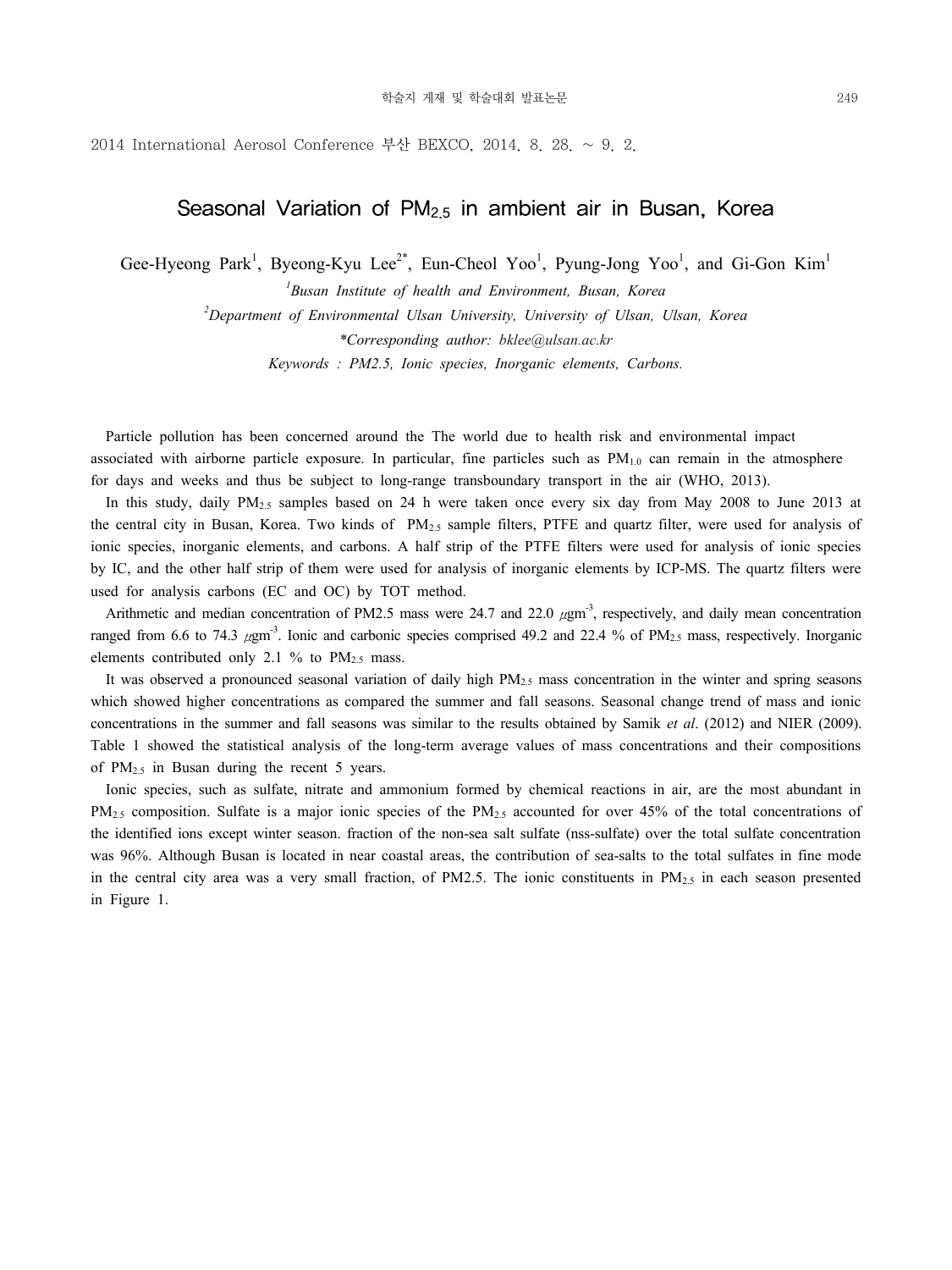2014 International Aerosol Conference, 부산 BEXCO, 2014. 8. 28.  $\sim$  9. 2.

# Identification of seasonal and spatial source heterogeneity of polycyclic aromatic hydrocarbons in the UK using Positive Matrix Factorisation

Eunhwa Jang<sup>1,2</sup>, Mohammed S. Alam1and Roy M. Harrison<sup>1,3</sup>

*1 Division of Environmental Health & Risk Management, School of Geography, Earth & Environmental Sciences, University of Birmingham, Edgbaston, Birmingham, B15 2TT, United Kingdom*

*2 Busan Metropolitan Institute of Health and Environment, MandeokDong, BukGu, Busan, 616-110, Republic of Korea*

*3 Department of Environmental Sciences/ Center of Excellence in Environmental Studies, King Abdulaziz University, PO Box 80203, Jeddah (21589), Saudi Arabia*

*\*Corresponding author: r.m.harrison@bham.ac.uk*

 Polycyclic aromatic hydrocarbons (PAHs) are ubiquitous compounds, produced through incomplete combustion processes. Because of the known mutagenic and carcinogenic properties of PAHs, benzo(a)pyrene (B(a)P) is widely regulated as an indicator of the PAH mixture. However, B(a)P concentrations result from the outputs of mixed emissions from a range of sources, and the profile of PAH congeners and the concentration of B(a)P is influenced by both seasonal and spatial factors.

 Positive Matrix Factorisation (PMF) has been widely used for quantitative source apportionment of pollutants in recent years, as it is one of the advanced receptor modelling tools. There have been some doubts over application of PMF to PAH, due to their high and differing atmospheric reactivity and G/P partitioning between individual PAHs. However it has been reported that specific PAH factor patterns are preserved under different oxidant levels (Dvorská *etal*,2012). PMF has been applied to several large databases of PAH concentrations informed by knowledge of local emission characteristics in the United Kingdom.

 An example of the results appearing in Figure 1 shows an example of the heterogeneous source-specific contributions to particle-associated B(a)P across UK urban areas. As expected, domestic combustion showed notable seasonality, and industrial activity involving solid fossil fuel use influenced the PAH levels in the local area.

Keywords : Positive Matrix Factorisation, polycyclic aromatic hydrocarbons, seasonal and spatial source variation



Figure 1. Seasonal and spatial variability of source- specific B(a)P contribution at UK sites M.I. (Metallurgical industry); D.C. ( Domestic coal); T.E. (Traffic emissions); D.O. (Domestic oil)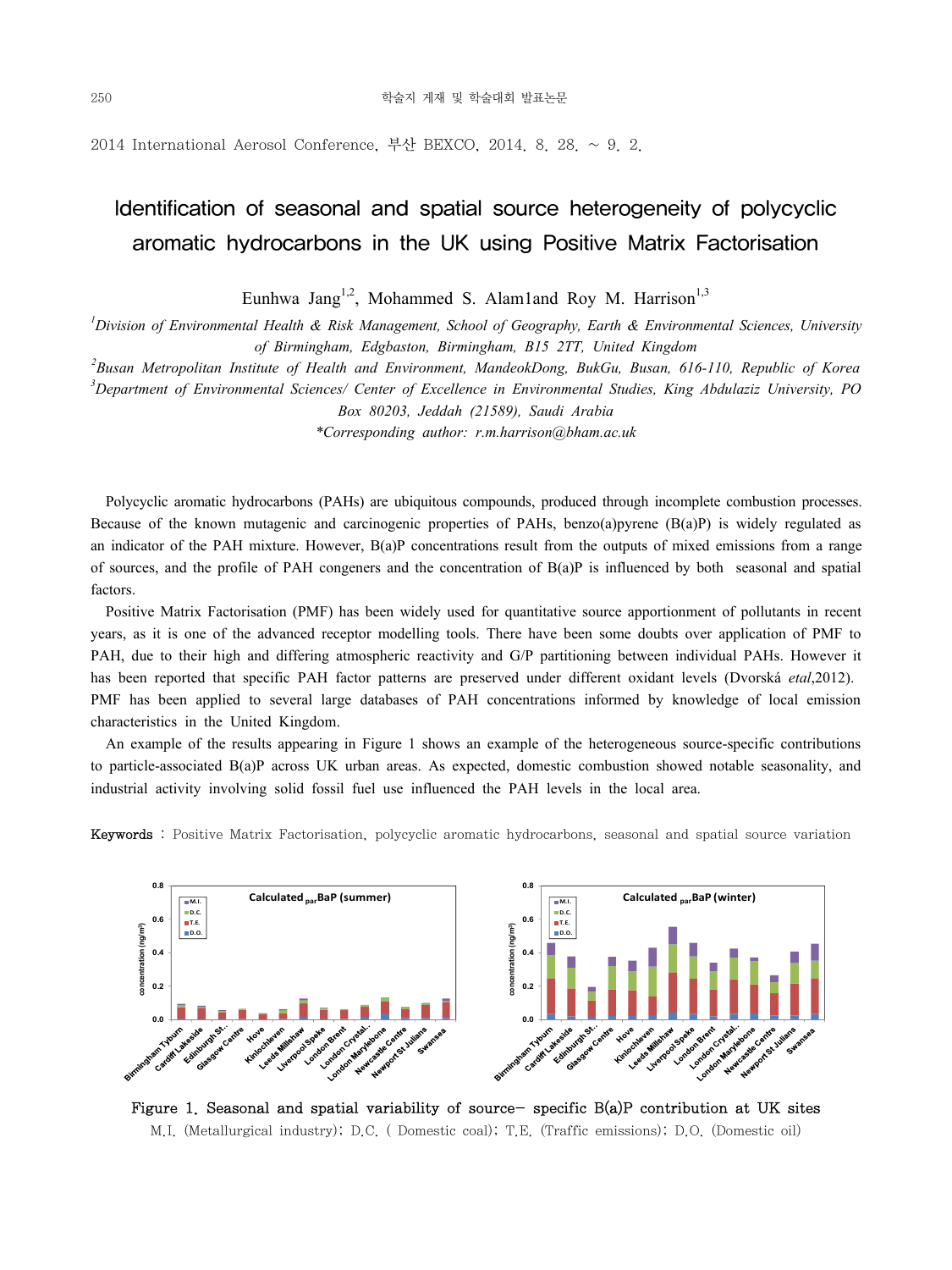## 부산지역 지하도상가의 실내공기질 특성 평가

조은정·곽진·조정구·유평종·김기곤

부산광역시 보건환경연구원 물환경생태과 cej1276@korea.kr

Characteristics of indoor air quality in some underground shopping center in Busan

Eun-Jeong Cho, Jin Kwak, Jeong-Gu Cho, Pyung-Jong Yoo and Gi-Gon Kim

*Aquatic Environment & Ecology Division, Busan Institute of Health & Environment Hambakbong-ro 140, Buk-gu, Busan 616-110, Rep. of Korea*

#### Abstract

 Underground space is enclosed area blocking from outside. So it is important for underground shopping center workers to make the pleasant environment to work in. In this study, indoor air samples in seven underground shopping centers were collected for VOCs and formaldehyde. The health risk by the exposure of formaldehyde and VOCs was assessed based on above results.

Toluene was the highest concentration with 115.2 ug/m<sup>3</sup>, followed by formaldehyde with 63.9 ug/m<sup>3</sup>, xylene with 16.7 ug/m<sup>3</sup> and ethyl benzene with 6.8 ug/m<sup>3</sup>. TVOCs concentration was  $431.0 \text{ ug/m}^3$  that was below the indoor environmental standard with 500 ug/m<sup>3</sup>. Based on above results, cancer risk of formaldehyde and benzene by single-estimated exposure and probabilistic exposure was investigated. Cancer risk of both formaldehyde and benzene by single-estimated exposure was below 1.0E-06 which is the natural risk. In the case of probabilistic exposure using Monte-carlo simulation, cancer risk didn't exceed the natural risk too. So underground shopping center worker in Busan had little chance of developing cancer by breathing formaldehyde and benzene. However it is necessary to reinforce the management of ventilation facilities for a better indoor air quality.

Key words : VOCs, IAQ, Risk assessment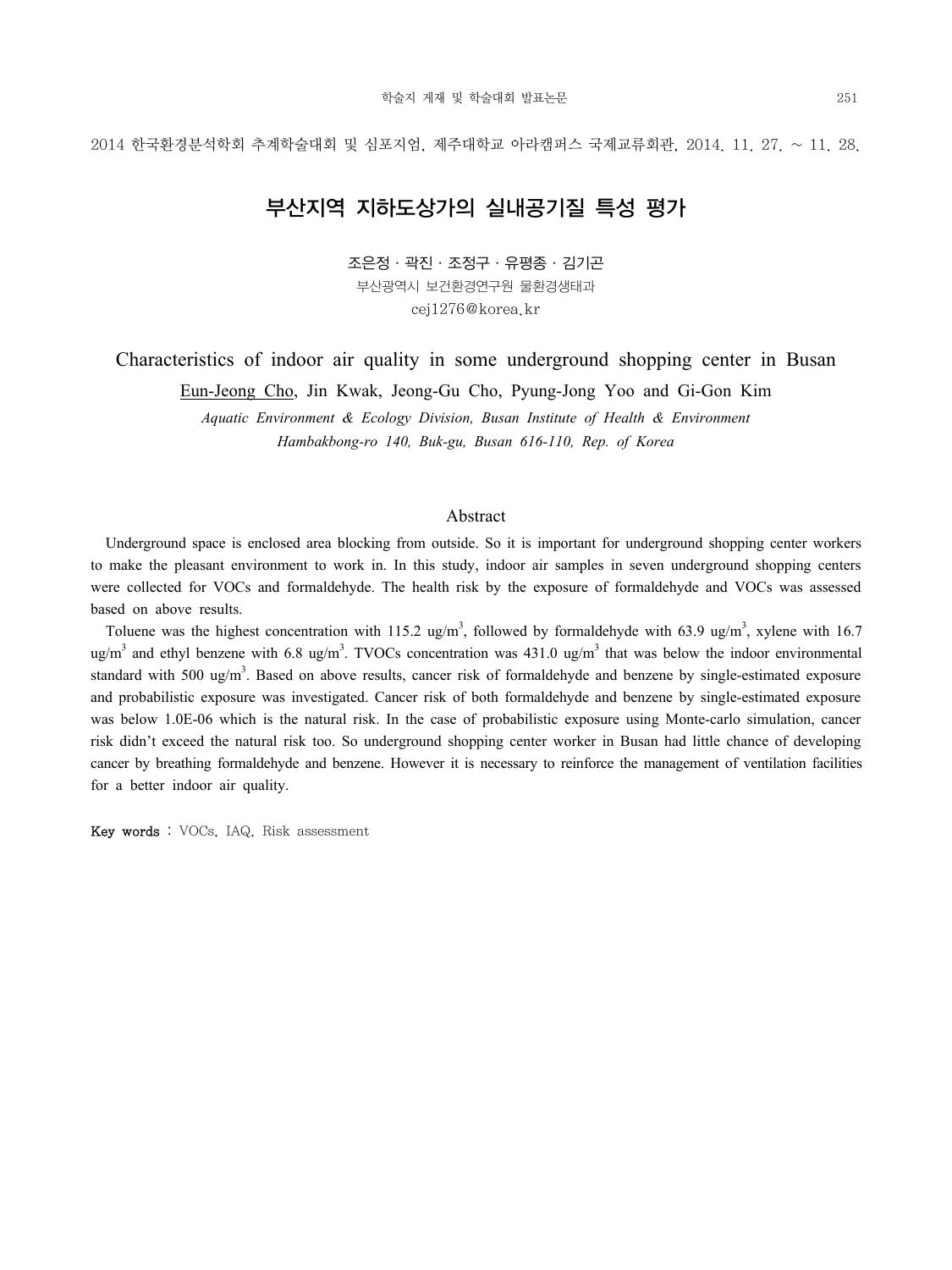## 부산연안 주요 기수역 퇴적토 특성 연구

박정옥·임효상·이유정·조정구·유평종·김기곤 부산광역시보건환경연구원 물환경생태과 pjok@korea.kr

Study of Sediment in Brakish Water Zone at Busan Coast

Jeong-Ok Park, Hyo-Sang Lim, You-Jung Lee, Jeong-Gu Cho, Pyung-Jong Yoo and Gi-Gon Kim

*Aquatic Environment and Ecology Division, Busan Institute of Health&Environment Hambakbong-ro 140, Buk-gu, Busan 616-110, Korea* 

### 요 약 문

 본 연구에서는 부산에서 대표적 기수역인 동천, 대연천, 춘천 하류에서 발생하는 악취문제 해결을 위하여 해저퇴적토 에 대해, 혐기성 상태에서 유기물 분해산물로 H2S를 생산하여 악취를 유발시키는 황산황원균과 유기물질량에 대한 조사 를 실시하였다. 세 하천의 저층 수질은 DO 0 ~ 3.6 mg/L 범위로 무산소 또는 저산소 상태를 보이고 있어 퇴적토의 분해에 의해 혐기화가 진행됨을 알 수 있었다. 동천과 대연천의 퇴적토는 모래질, 춘천은 점토질이었으며, 함수율은 춘천>대연천>동천 순으로 나타났다. 유기물질 함량 실험에서는 강열감량, COD, 총황 모두 춘천에서 높은 값으로 나타 나 퇴적토의 오염이 가장 심하였으며, 황산환원균수는 동천 11,000 colony/g, 대연천 17,000 colony/g, 춘천은 130,000 colony/g으로 유기물질 농도와 밀접한 관계가 있음을 확인할 수 있었다. 호기성상태에서 생육하는 해양성세균 을 알아보기 위한 개체수 실험에서는 대연천>동천>춘천의 순으로 황산황원균수와 다른 결과를 보였는데 이는 춘천이 두 하천에 비해 혐기성세균이 우위를 차지하고 있어 상대적으로 호기성세균의 생육이 억제되었음으로 추측된다. 균동정 실험에서는 Sphingomon paucimobilis가 세 지점 모두에서 우점종인 것으로 조사되었다. 기수역 악취 해결을 위해서는 육상에서 유입되는 유기오염물질 부하량을 줄이고, 산소공급량을 늘리는 동시에 퇴적토 준설을 통해 오염물질을 제거하 는 통합적인 노력이 지속적으로 필요할 것으로 사료된다.

Key words: Brakish water, Sulfate reducing bacteria, SRB, Sediment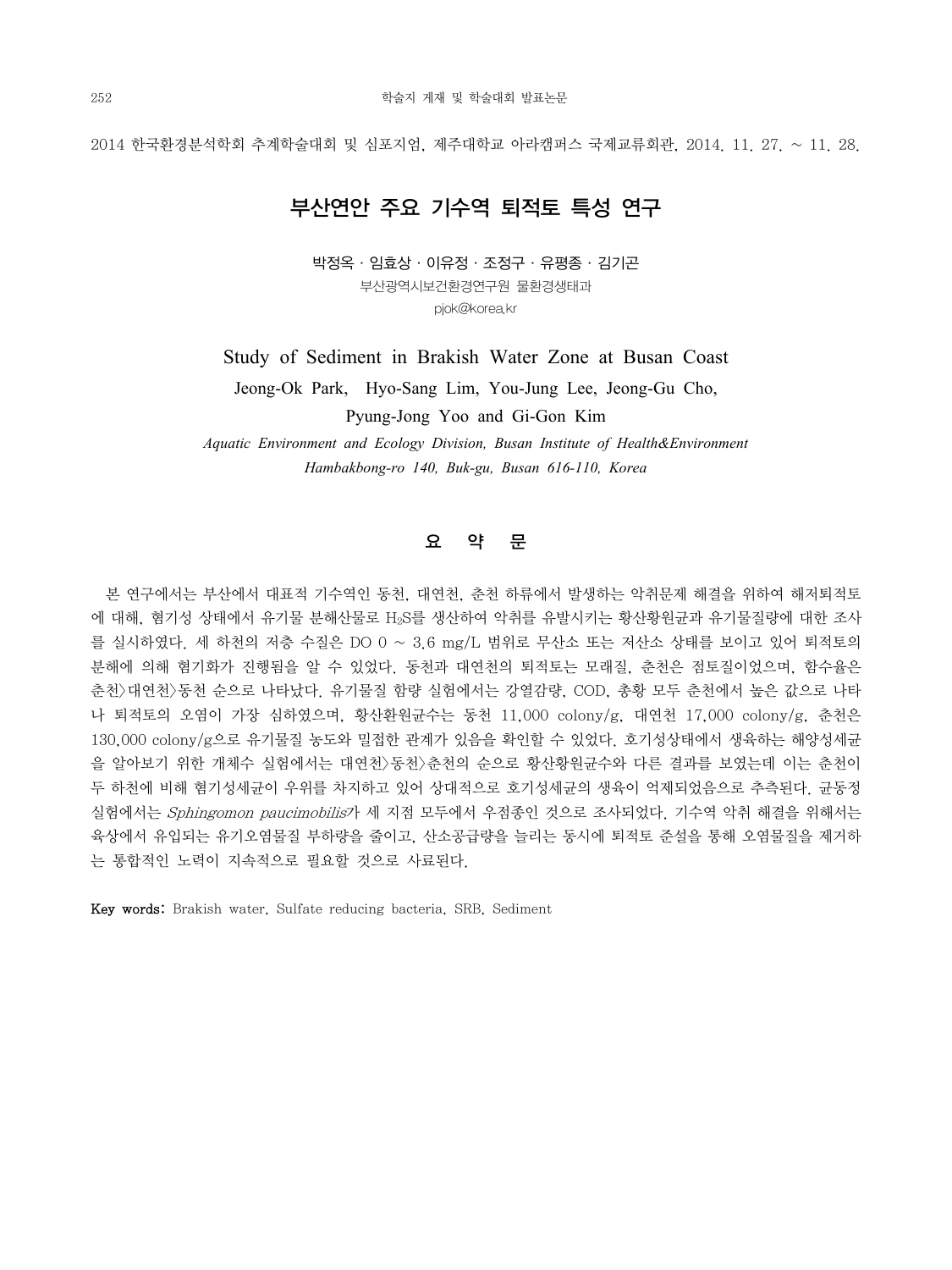2014 한국환경과학회 정기학술대회, 경북대학교, 2014. 11. 6. ~ 11. 8.

## 온천천 및 수영강의 하천 수질자동측정시스템 구축

Construction of Automatic Water Quality Monitoring System in Oncheon and Sooyung Stream

정경원·조은정·최성화·이승민·조정구·유평종·김기곤 부산광역시보건환경연구원

 부산의 주요 도심하천인 온천천과 수영강은 도심을 관통하는 하천으로 인근주민들과 생태하천을 찾는 시민들로 많은 시민들의 사랑을 받는 하천이다. 그리고 현재 생태하천으로 큰 인기를 모으고 있는 온천천은 주변식목과 하천의 물고기 와 생물들로 인해 많은 시민들이 휴식과 여유를 즐기는 공간으로 거듭나고 있다. 그러나 기습폭우나 초기강우가 최소 5 mm 이상 내릴 경우 지류의 하수관거에서 오수가 월류되어 악취와 미관을 해치고 있다. 그리고 현재 온천천은 하천 유지용수 부족으로 낙동강 물을 통수하여 하천의 흐름을 만들다보니 낙동강 물을 통수할 때와 하지 않을 때의 하천수질 에 큰 영향을 주는 것으로 조사되었다. 온천천 부곡교 지점은 최고수온이 26.5 ℃, pH가 7.2 ∼ 9.4, DO 5.2 ∼ 10.3 ㎎/L로 낙동강 수의 영향을 많이 받는 것으로 조사되었다. 기온이 상승하면서 낙동강에 조류가 발생하여 pH와 DO 상승 에 영향을 준 것으로 조사되었다. 중류지점에 위치한 세병교 지점은 최고수온 25.7 ℃, pH 6.8 ∼7.4, 평균 DO 4.7 ㎎/L로 상류지점보다 낙동강의 영향을 덜 받는 것으로 조사되었다. 그리고 초기 강우 시 거제천과 사직천에서 월류되는 오수로 인해 하천의 DO가 감소되는 것으로 판단된다. 한편 이섭교 지점은 하류에 위치한 지점으로 바닷물의 영향을 받는 지점이다. 최고수온 27.3 ℃, pH 6.9 ∼ 8.5, 6월 15일 오후 5시경에 클로로필-a의 최고농도가 171.8 ㎎/㎥으로 수온상승에 따른 조류농도 증가가 확인되었다.수영강의 경우 상류지점에 위치한 회동교 지점은 회동수원지에서 방류하 는 방류수에 영향을 많이 받는 지점으로 다른 지점보다 수온이 낮다. 수온은 11.3 ∼16.8 ℃, pH 6.8 ∼7.4, 평균 DO 6.3 ㎎/L로 수온이 상승하면서 DO가 떨어지는 것으로 조사되었다. 수영강 하류에 위치한 세월교 지점은 바닷물의 영향을 직접적으로 받는 기(汽)수역으로 만조 시 염분농도가 20 psu까지 상승하여 담수어종에 영향을 미친다. 또한 이 지점은 바닷물과 담수가 만나는 지점으로 물의 밀도차에 의해 빈산소수괴층이 존재하여 6월중 아침시간대(6∼8시)에 DO 농도가 2 ㎎/L 이하로 낮아지는 것으로 조사되었다. 간조 시에 DO가 떨어져 담수어종의 활동에 악영향을 미치고 만조 시 염분농도가 상승하여 잉어류가 집단폐사하는 것으로 판단된다.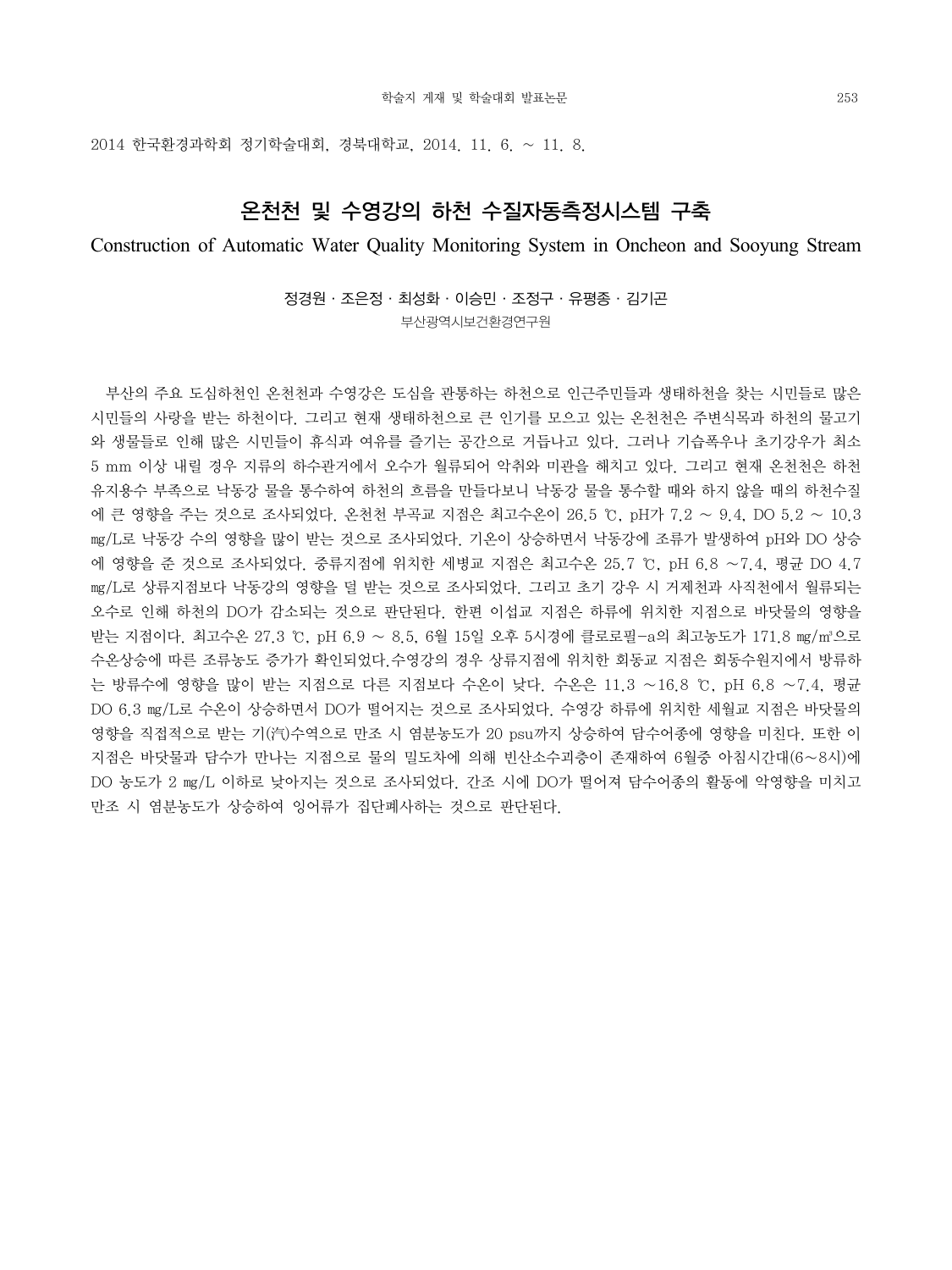2014 한국환경과학회 정기학술대회, 경북대학교, 2014. 11. 6. ~ 11. 8.

### 부산 지역 온천천의 적조 발생 특성

### Study on the red-tide formation at Oncheon stream, Busan

이유정\*, 김경선, 박정옥, 김영태, 조정구, 유평종, 김기곤 부산광역시보건환경연구원

 1960년대 이후 우리나라의 산업화와 도시화에 따라 하천은 복개를 통한 도로와 비선호성 시설들로 시민들 삶의 공간 에서 소외되었다. 특히, 도심 하천은 오폐수와 각종 쓰레기들로 오염되어 커다란 하수구의 기능만을 담당하였다. 그러나 1990년대 말부터 지속가능한 환경에의 관심과 요구가 증가하기 시작하면서 도심하천 또한 맑고 깨끗할 뿐만 아니라 쾌적한 공간으로서 다양한 수변 환경을 이용하길 원하였다. 특히, 부산 시민들은 접근하기 쉽고 체육시설 등으로 수변 공간을 이용하는 온천천에 다양한 분야의 관심과 우려를 나타냈다. 동절기인 1월부터 이듬해 4, 5월 사이까지 하천의 붉은 색 물띠(적조)를 특정유해물질에 의한 오염으로 언론보도와 시민 제보가 많은 실정이나 이에 대한 연구는 미비한 편이다. 이에 본 연구는 부산 지역 도심하천 중 시민들의 이용도나 만족도에서 높은 평가를 받는 온천천에서의 적조 발생시의 수질 변화를 검토하고 발생 현황을 파악하고자 한다. 온천천의 적조가 나타나는 기간의 수온은 6∼18 ℃로 분포되었으며 붉은 물띠가 나타날 때 Chl−*a* 농도가 site 1은 18.6∼374.8 mg/m<sup>3</sup>, site 2는 35.8∼721.9 mg/m<sup>3</sup>로 조사되었다. 이는 하천의 적조는 수온의 영향보다는 Chl-a 농도에 따라 정도가 달라졌고 주 원인은 적조유발생물에 의한 것임을 알 수 있었다. 이에 현미경 검경을 통해 확인한 결과, 주로 붉은 색을 발색시키는 Cryptomonads가 우점도 0.4∼0.6로 높게 동정되었다. 또한 하천의 부영양화 정도를 나타낼 수 있는 영양염류 T-N은 site 1 4.437 mg/L와 site 2 4.101 mg/L이며 T-P는 site 1 0.267 mg/L, site 2 0.211 mg/L로 높게 조사되었다. 온천천의 적조 발생 현상 중 특이한 점은 두 구간이 동시에 붉은 물띠를 형성하지 않았으며 이는 지형적 특성을 고려해야 함을 알 수 있었다. 온천천은 연안으로 이어지는 수영강 하구로부터 2.1 km 떨어진 지점에 있으므로 해수의 조석 현상에 직접적인 영향을 받았고 적조 발생 시점의 조석 현상에 따른 적조 발생 패턴은 표 1.과 같이 높은 유의 수준을 보이며 상관성을 나타냈다 (t-test, 95% 신뢰수준). 이 결과, 온천천의 적조 현상은 일시에 나타나기 보다는 창조와 낙조에 따라 발생 지점 분포가 달랐으며 높은 영양염류 분포와 높은 염분도에서 번성할 수 있는 편모조류인 Cryptomonads에 의한 것임을 알 수 있었다.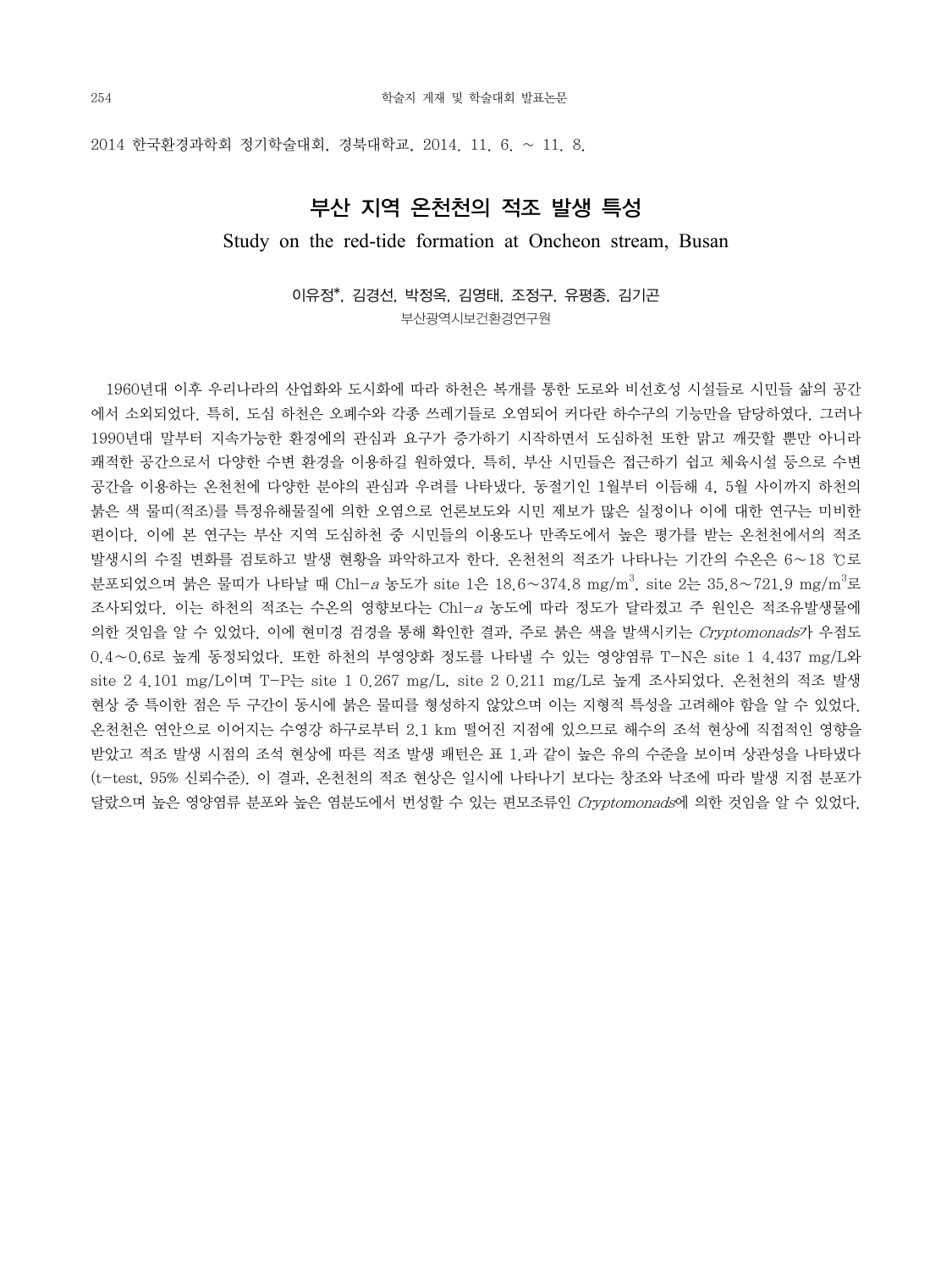## 부산지역 하천의 염분에 따른 TOC와 BOD, COD 상관관계 비교 연구

최성화·김경선·이유정·조은정·조정구·유평종 부산광역시보건환경연구원 물환경생태과 csw95@korea.kr

## Comparison of the correlation of TOC, BOD and COD in Streams influenced by Salinity, Busan.

Seong-Hwa Choi, Kyeong-Seun Kim, You-Jung Lee, Eun-Jung Cho, Jeong-Gu Cho, and Pyung-jong Yoo *Aquatic Environment & Ecology Division, Busan Institute of Health & Environment Hambakbong-ro 140, Buk-gu, Busan 616-110, Korea* 

#### Abstract

 Total organic carbon (TOC) index has newly been applied to water quality standards from 2013 to complement the limit of BOD and COD in the raw waters. As the eastern and southern area of Busan is faced with the sea, 20 streams of total 33 streams or rivers for the subjects of Busan's water quality monitoring network show the characteristics of tidal river that is influenced with the saline. We studied on the comparison of the correlation of TOC and other organic matters indices in streams influenced with salinity. 457 salinity analyses data ranged from 0 psu to 32.6 psu and 67.1 % of the streams showed generally below 0.5 psu that is a standard for the fresh water stream. Therefore, the remaining 32.9 % is belonging to the brackish water salinity (0.5-32.6 psu).

The correlation of BOD and COD to TOC was  $r=0.722$  and  $r=0.810$ , respectively, below the 0.5 psu of salinity. However, COD was similarly correlated to TOC and the correlation of BOD to TOC was declined over 0.5 psu of salinity. With the linear regression analysis divided into salinity 0.5-5, 5-20 and more than 20 psu section, there was low the correlation between TOC concentration and BOD concentration in streams with salinity of more than 5 psu. We conclude that its result was caused from undervalue by BOD concentration in rivers with salinity over 5 psu.

Key words : TOC, BOD, COD, salinity, tidal river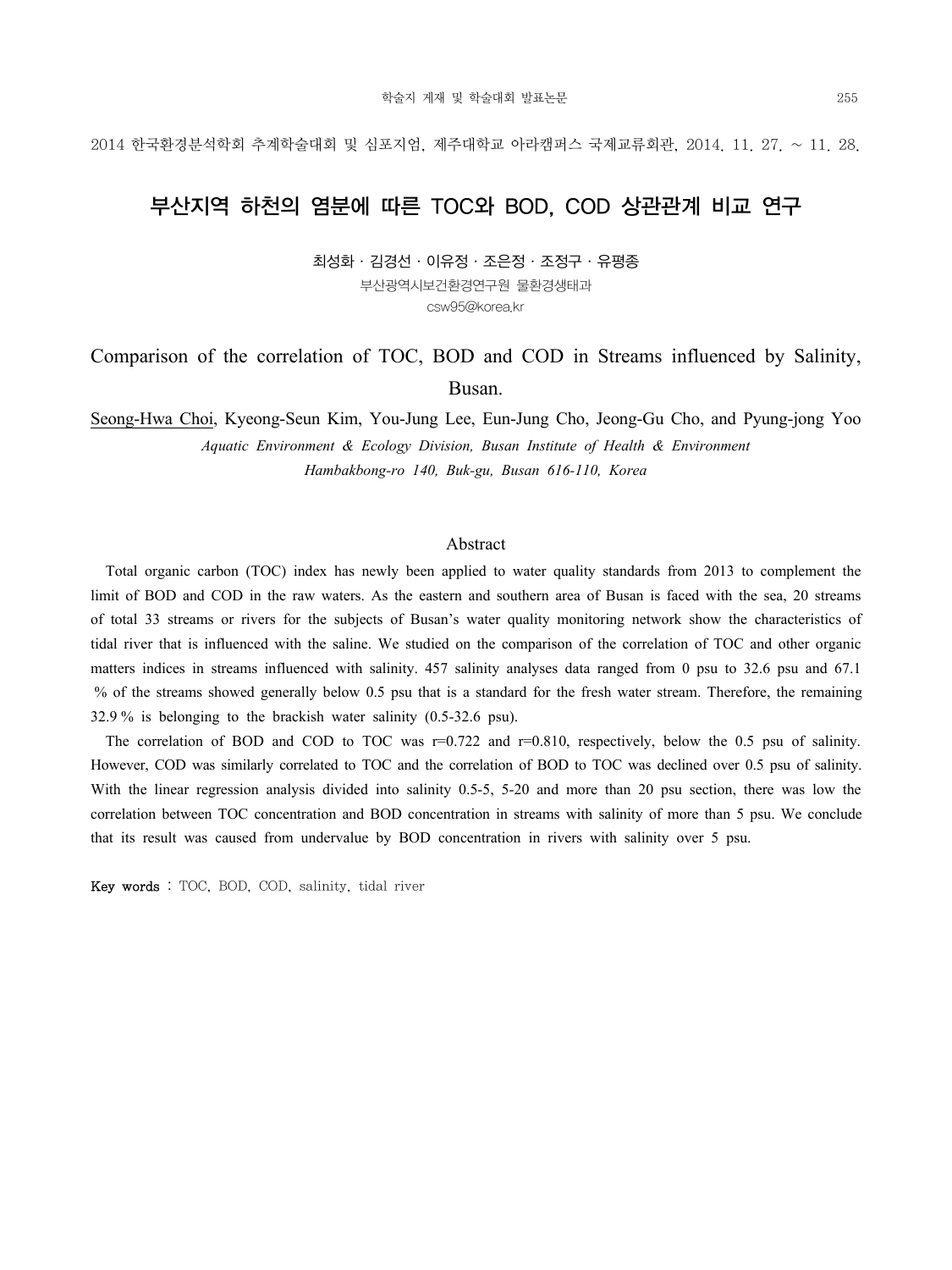## 미세먼지 입경별 다이옥신 농도분포 특성

정태욱·정승열·이경심·유평종·김기곤 부산광역시 보건환경연구원 수질분석과 masango48@korea.kr

## Distribution of polychlorinated dibenzo-p-dioxins and dibenzofurans in different sizes of airbornes particles

Tae-Uk Jeong, Seung-Ryul Jeong, Kyeong-Sim Lee and Pyung-Jong Yoo *Water analysis division, Busan Institute of Health & Environmen Hambakbong-ro 140, Buk-gu, Busan 616-110, Rep. of Korea*

#### Abstract

 Most of air pollutants are adsorbed onto the particles in ambient air. Coarse particles are emitted mainly from physical process such as crushing and polishing, on th other hand, fine particles are emitted mainly from combustion sources. The fine particles have a profound impact on atmospheric environment because of long-range transport. The aim of this study is to identify the size distribution of particle-bound PCDDs/PCDFs in ambient air of Busan.

 The ambient air samples were collected at two sites such as an industrial site and residential site in Busan. To examine the particle-bound PCDDs/PCDFs, the particle materials such as TSP, PM10 and PM2.5 were sampled using high volume air sampler with PM10 impactor and PM2.5 impactor. The high concentration in particle size distribution for PCDDs/PCDFs content was found in a particle size of aerodynamic diameter of  $\leq$  2.5 um(PM2.5) at both sites. The average contribution rate of aerodynamic diameter of < 2.5 um(PM2.5) of TSP at industrial site in April and June was about 80.0 and 78.6%, respectively. That at residential site was about 94.7 and 100.0%, respectively. So we found that the concentration of PCDDs/PCDFs was higher at fine particles than at coarse particles.

Key words: PCDDs/PCDFs, particle size, PM10, PM2.5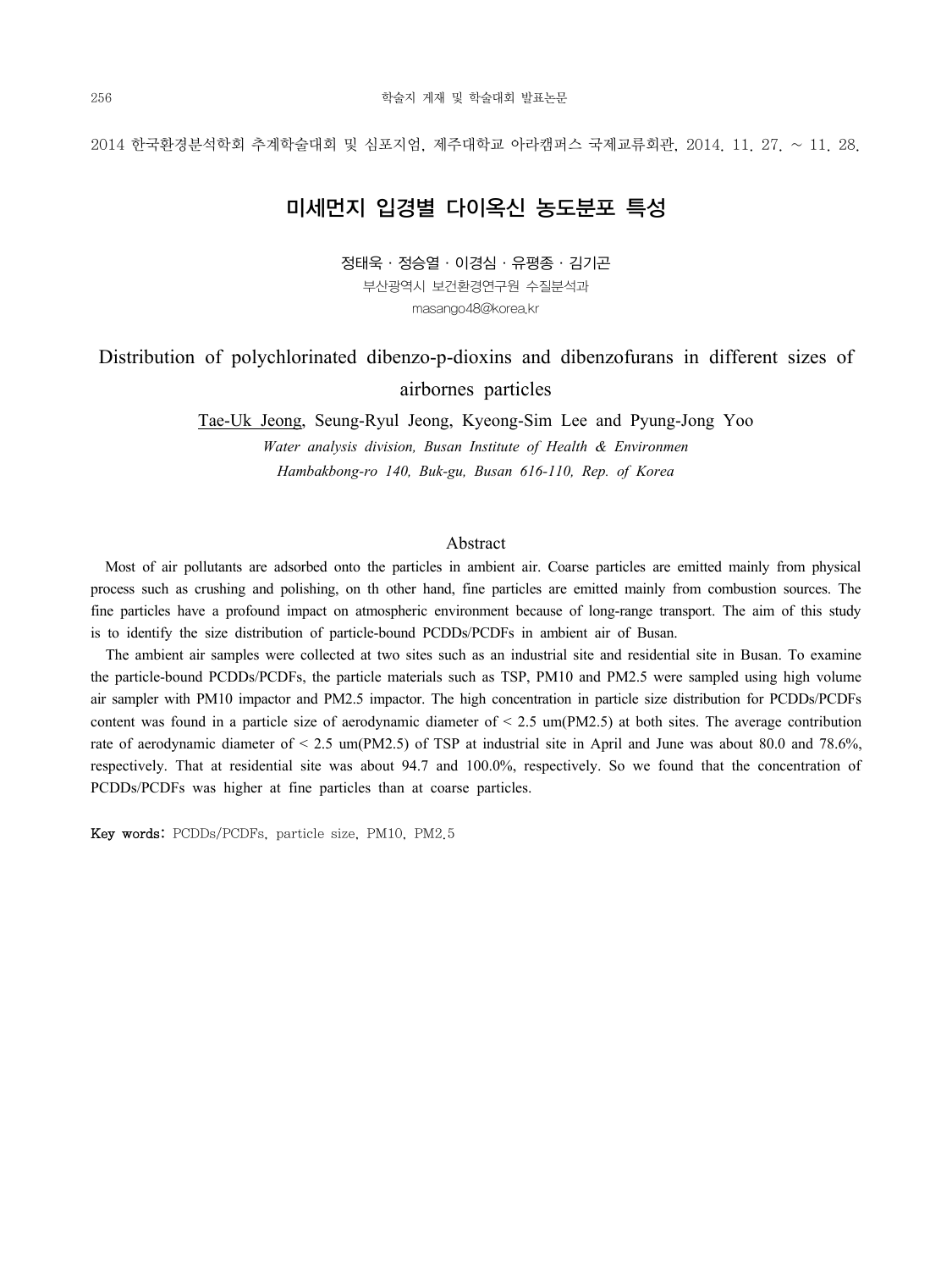### PB3 PSCF를 활용한 부산지역 PM10의 영향 배출원 추정 연구

Estimation of PM10 Source Locations Affecting Busan using PSCF Model

### 유은철ㆍ도우곤ㆍ정우식 $^{1)}$

부산광역시 보건환경연구원, 1)인제대학교 대기환경정보공학과/대기환경정보연구센타

 본 연구는 부산지역 PM10 농도 분포에 영향을 미치는 기류 패턴을 분류하고 각 패턴별로 영향 배출원의 위치를 추정 하는 것을 목적으로 한다. 이를 위하여 최근 5년간(2008-2012) 부산지역의 종관패턴을 HYSPLIT 모델을 이용하여 구분하고 각 종관패턴별로 부산지역 대기오염측정소의 PM10 농도 분포 특성을 분석하였다. 각 종관패턴에 대하여 PSCF 모델을 적용하여 PM10의 영향배출원을 추정하고 그리고 최종적으로 각 종관 패턴별로 추정된 영향배출원의 위치 와 동아시아 지역의 PM10 배출원 자료를 비교하여 부산지역에 영향을 미치는 배출원을 파악하고 장거리 수송의 빈도를 계산하였다. 2008-2012년간 HYSPLIT 모델을 사용하여 부산지역에 도달하는 종관규모 이상의 기류 패턴을 분류하여 총 4개의 군집을 얻을 수 있었으며 중국 동부지역에서 서해상을 지나 부산으로 이르는 cluster2가 44%로 가장 많은 발생빈도를 보였고 몽골지역에서 중국의 북동지역을 거쳐 부산에 도달하는 cluster1 26%로 다음으로 높게 나타났다. PSCF와 CWT 모델을 적용하여 각 군집별 영향 배출원 위치를 추정한 결과 부산지역의 PM10 농도가 높았던 Cluster1, 2의 경우 몽골내부, 몽골의 서부, 몽골의 북부 러시아 지역에서 중국의 Beijing과 Liaoning에 이르는 지역과 PM10 배출 량이 높은 Beijing, Hebei에서 Shandong, Jiangsu, Shanghai의 중국 동부 지역이 주요 영향 배출원으로 추정되었다.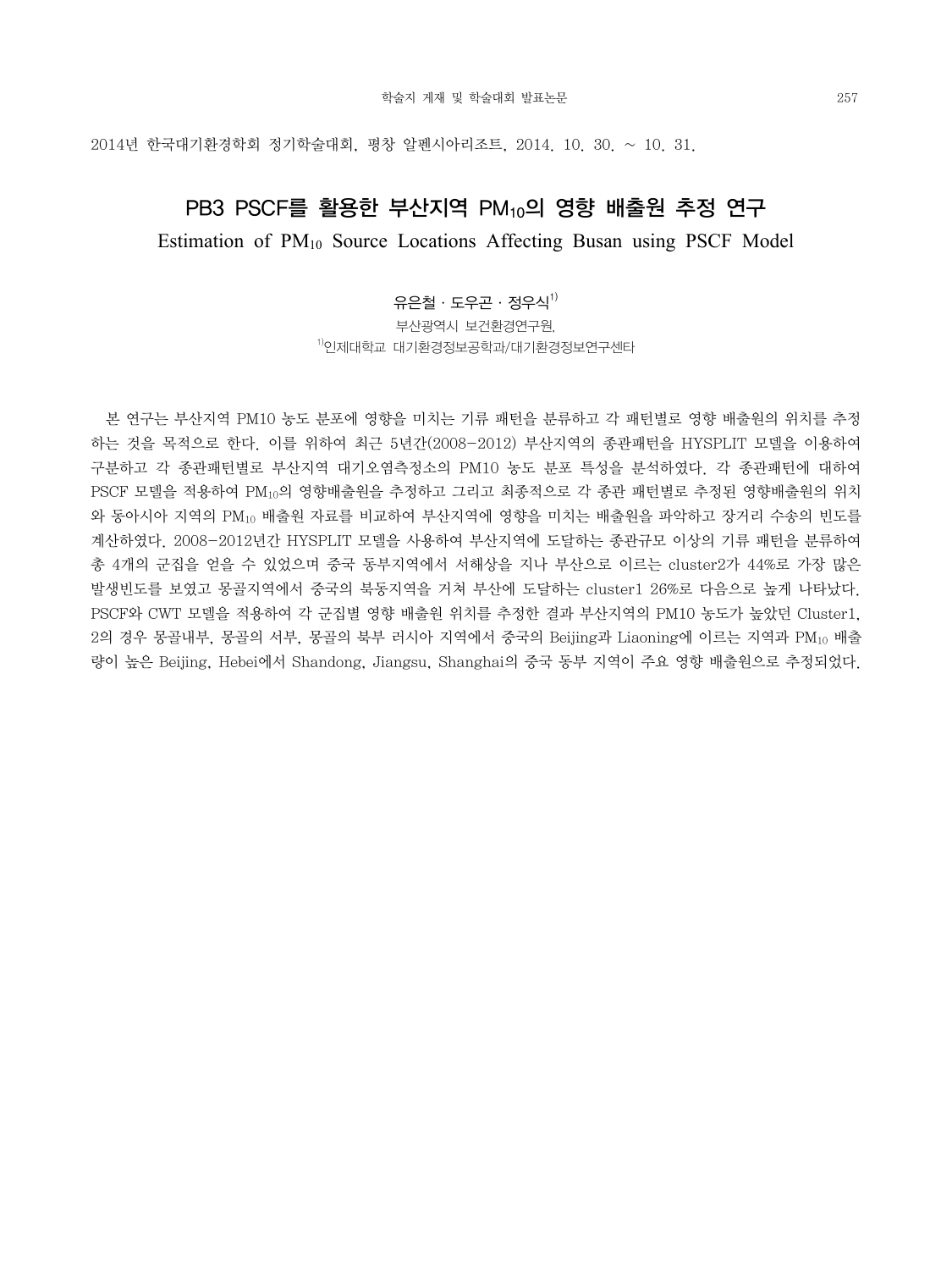## KZ 필터를 활용한 부산지역 오존, PM10의 장기변동 분석

Analysis on Long Term Variation of PM10 and Ozone in Busan using KZ Filter

### 도우곤ㆍ유은철ㆍ정우식<sup>1)</sup>

부산광역시 보건환경연구원, 1)인제대학교 대기환경정보공학과/대기환경정보연구센타

 도시대기측정망은 해당지역의 환경기준 달성여부와 대기오염정책의 시행효과 등의 파악을 주 목적으로 한다. 도시대 기측정소의 측정항목 중 SO2, CO는 대기오염 저감정책의 실행으로 지속적으로 감소하여 환경기준보다 훨씬 낮은 농도 수준을 보이고 있으나 이차오염물질인 오존의 경우 자동차수의 증가 등에 따른 전구물질의 지속적인 증가로 연평균과 고농도 발생 횟수가 전반적으로 증가하는 추세이다. PM10의 경우 연도별 평균은 전반적으로 낮아지는 추세를 보이고 있으나 최근 들어 장거리 수송 등의 영향으로 고농도 발생 빈도가 다소 증가하는 추세를 보이고 있다. 따라서 최근에는 오존과 PM10이 도시지역 대기질 악화의 주요 원인이 되고 있으며 이를 해결하기 위한 다양한 정책들이 시행되고 있다. 대기오염 농도변화는 대기오염물질 배출량 변화 뿐 만아니라 기상요소들의 변화효과 등 다양한 요인이 반영되어 나타난 다. 따라서 대기오염정책의 시행효과를 파악하기 위해서는 기상요소의 변화를 제거한 대기오염 물질의 장기변동 분석이 필수적이다. KZ (Kolmogorov-Zurbenco) 필터는 짧은 시간에 자주 발생하는 현상을 제거하는 저주파수 필터로 결측 에 큰 영향을 받지 않으면서 원하는 시간과 크기의 변화 성분을 효과적으로 제거할 수 있어 대기오염물질의 장기추세 분석에 자주 사용되어져 왔다. 본 연구는 부산지역에 운영 중인 도시대기측정소 오존과 PM10의 2001-2013년간 일 8시간 및 일평균 값을 대상으로 KZ필터를 적용하여 장기변동을 분석하였다. 또 각 물질과 상관성이 높은 기상요를 파악 하고 기상요소의 효과가 제거된 장기변동을 분석하였다. 이를 바탕으로 부산지역 대기오염물질의 장기변동을 파악하고 향후 효과적인 오존, PM10 저감정책 수립의 자료로 활용하고자 한다.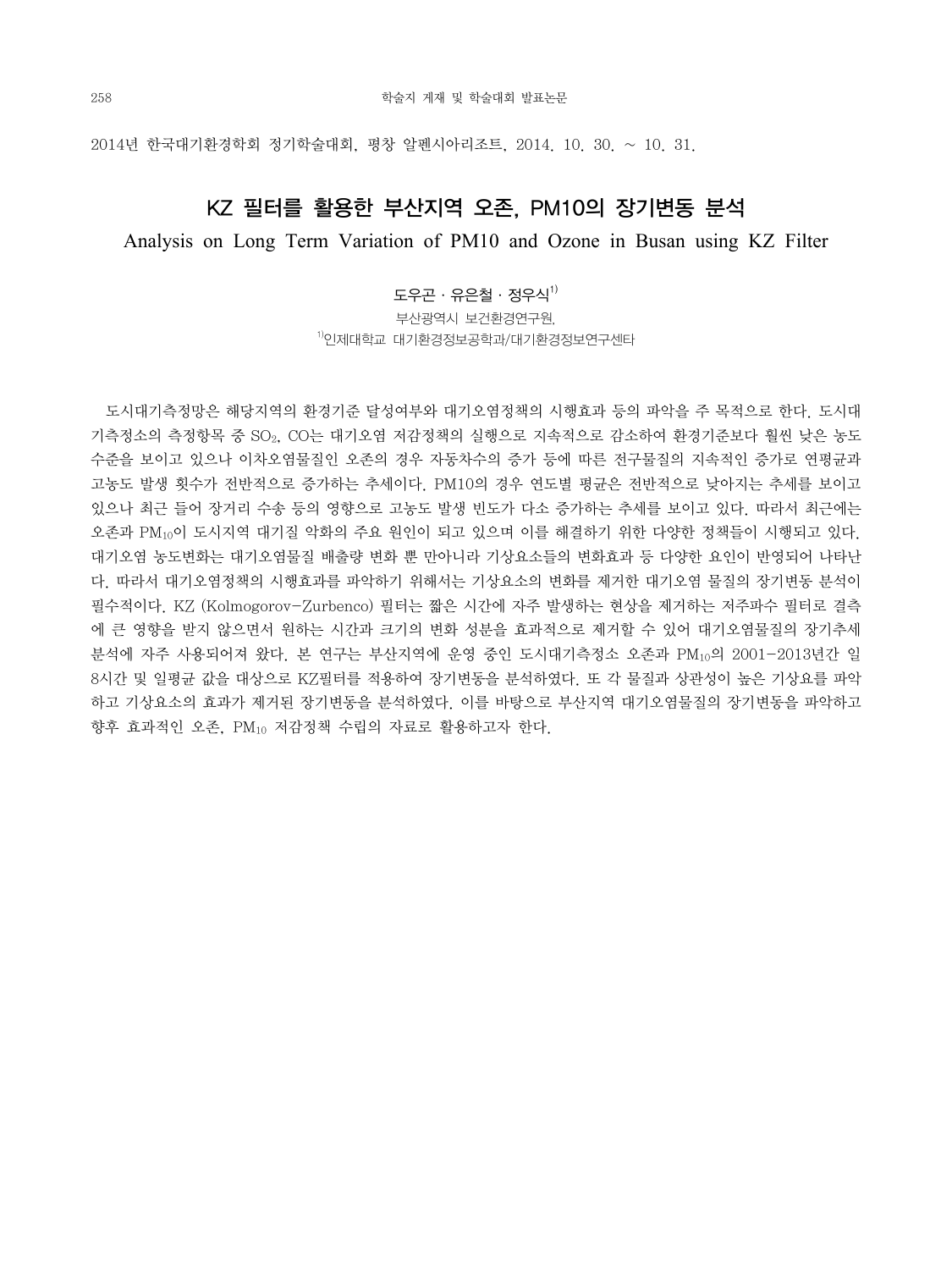### 부산지역 PM10 중 중금속 분포특성 및 발암위해성 평가

Health Risk Assessment of Heavy metals in PM10 of Busan area

이소림, 김민경, 유은철

부산광역시 보건환경연구원

 산업화와 더불어 자동차 증가에 따른 대기오염과 관련된 사회적 관심은 지속적으로 증가하고 있다. 대기오염물질 중 먼지는 시정장애, 스모그 등 가시적인 악영향 및 인체위해성이 높은 물질로 국가차원에서 중요한 저감 대상물질로 관리 되고 있으며, 이와 관련된 연구도 활발히 진행되고 있는 실정이다. 최근 입경이 작은 먼지에 대한 위해성이 강조되면서, 우리나라는 2001년부터 먼지에 대한 대기환경기준을 미세먼지(PM10)로 설정하고 있다. 이런 미세먼지(PM10)속에 포 함된 유해중금은 인체유해성 및 동·식물에 장애요인으로 알려짐에 따라 이들 오염물질에 대한 건강위해성 평가는 중요 하다 할 수 있다.

 본 연구에서는 2013년 부산지역 용도지역별(공업, 상업, 주거)로 대기 중 PM10속에 함유된 중금속 중 US EPA에서 제시한 발암등급 B이상의 중금속(Pb, Cd, Cr $^{6+}$ , Ni)에 대한 성분 조사를 통해 지역별 분포특성을 파악하였으며, US EPA IRIS (Intergrated Risk Information)자료를 검토하여 단위위해도가 제공되는 항목(Cd, Cr6+, Ni)에 대한 초과 발암위해도를 산출하여 건강상의 유해성을 살펴보았다. PM10이 100% 인체 내부로 들어와 노출된다는 가정 하에, 유해 중금속 3개 항목의 환경노출농도(상위 90백분위수)에 대한 통합 발암위해도 평가결과, 지역별로는 학장(공업)>전포(상 업)> 주거(연산)순으로 나타났다. 또한 평가된 발암물질들의 통합 발암위해도에 대한 기여율은 학장(공업)은  $Cr<sup>6+</sup>$ )Ni $>$ Cd, 전포, 연산동은  $Cr<sup>6+</sup>$ 의 기여율이 가장 크며 Ni, Cd의 기여율은 유사한 것으로 조사되어, 고농도 미세먼지 발생 시기를 중심으로 공업지역에 대한 Ni, Cr의 배출원 집중관리가 요구되어 진다.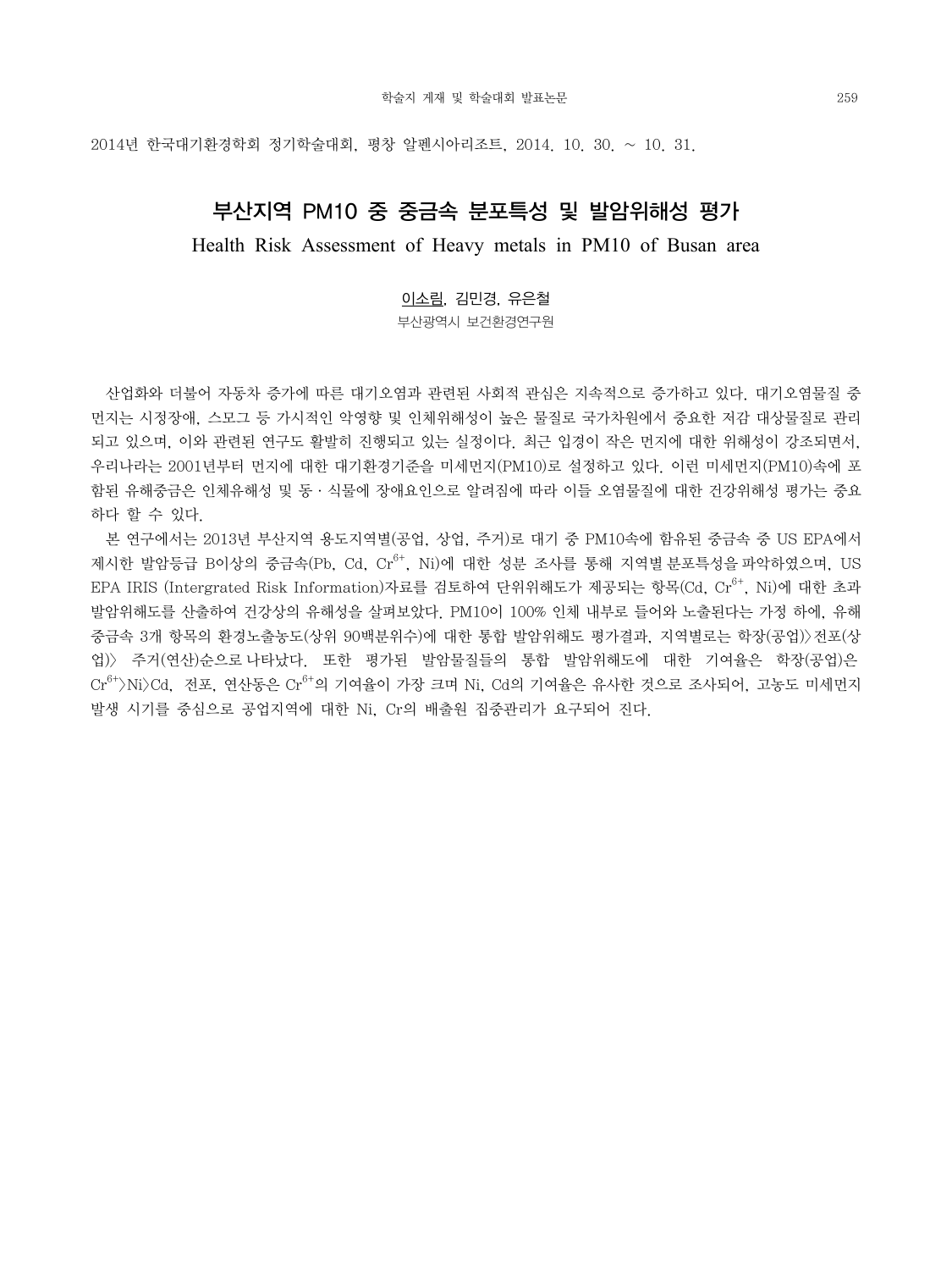### 부산지역 PM2.5의 고농도 요인 분석

The analysis of PM2.5 episode in Busan

#### 박기형・유은철

부산광역시 보건환경연구원

 우리나라의 대기 중 미세먼지(PM10) 농도는 2000년대 이후 감소추세를 보였으나 2013년부터 다시 증가추세에 있다. 이런 현상에는 여러 가지 요인이 있으며 대표적으로 황사 발생횟수의 증가(부산지역의 경우 2012년 1일, 2013년 1일, 2014년 9월 현재 8일), 우리나라 인근 국가의 산업화에 따른 에너지 소비량의 증가, 기상요인으로 인한 연무(2013년 서울 135일, 부산 72일), 박무 발생 빈도의 증가 등 복합적인 요인에 기인한 것으로 판단된다. 최근 인체에 미치는 영향 뿐만 아니라 지구대기 환경에도 영향을 주는 미세입자에 대한 연구가 활발하게 진행되고 있으며, 우리나라도 2013년 PM2.5에 대한 환경기준을 설정하여 2015년부터 대기환경기준이 적용된다. 부산은 지형적으로 내륙과 해안을 접하고 있으며 내륙의 중심에 북동과 남서방향으로 산이 위치하고 있어 기류의 이동 및 풍향에 영향을 미칠 수 있다.

 2000년대 이후 기상요인과 미세먼지를 포함한 대기오염물질들이 시정에 장애를 주는 연무(haze)현상의 발생빈도가 증가추세에 있다. 미세먼지의 고농도 요인은 기상요인과 상당히 밀접한 관련이 있으며, 이에 따라 본 연구에서는 PM2.5 의 고농도 요인에 대해서 분석해 보고자 하였다. 미세먼지(PM10, PM2.5)의 경우 일반적으로 겨울과 봄에 상대적으로 높은 농도를 나타내는데, 2013년말부터 대내외적인 요인으로 미세먼지 고농도 사례가 증가하였다. PM10과 PM2.5의 생 성경로는 다소 차이가 있으나 농도추이는 유사한 경향을 나타내고 있다. 일반적인 고농도 요인은 고기압권하에서 대기가 매우 안정되어 대기의 수송 및 확산이 원활하지 않아 오염물질이 축적되면서 미세먼지의 농도도 높게 나타나며, 외부오 염물질의 유입시 더 증가하는 경향을 나타내었다. 또한 비강우시 습도가 높은 상태인 박무(mist)현상시 뿐만 아니라 연무와 박무 현상이 동시에 나타날 경우에도 PM2.5가 고농도를 나타내었다.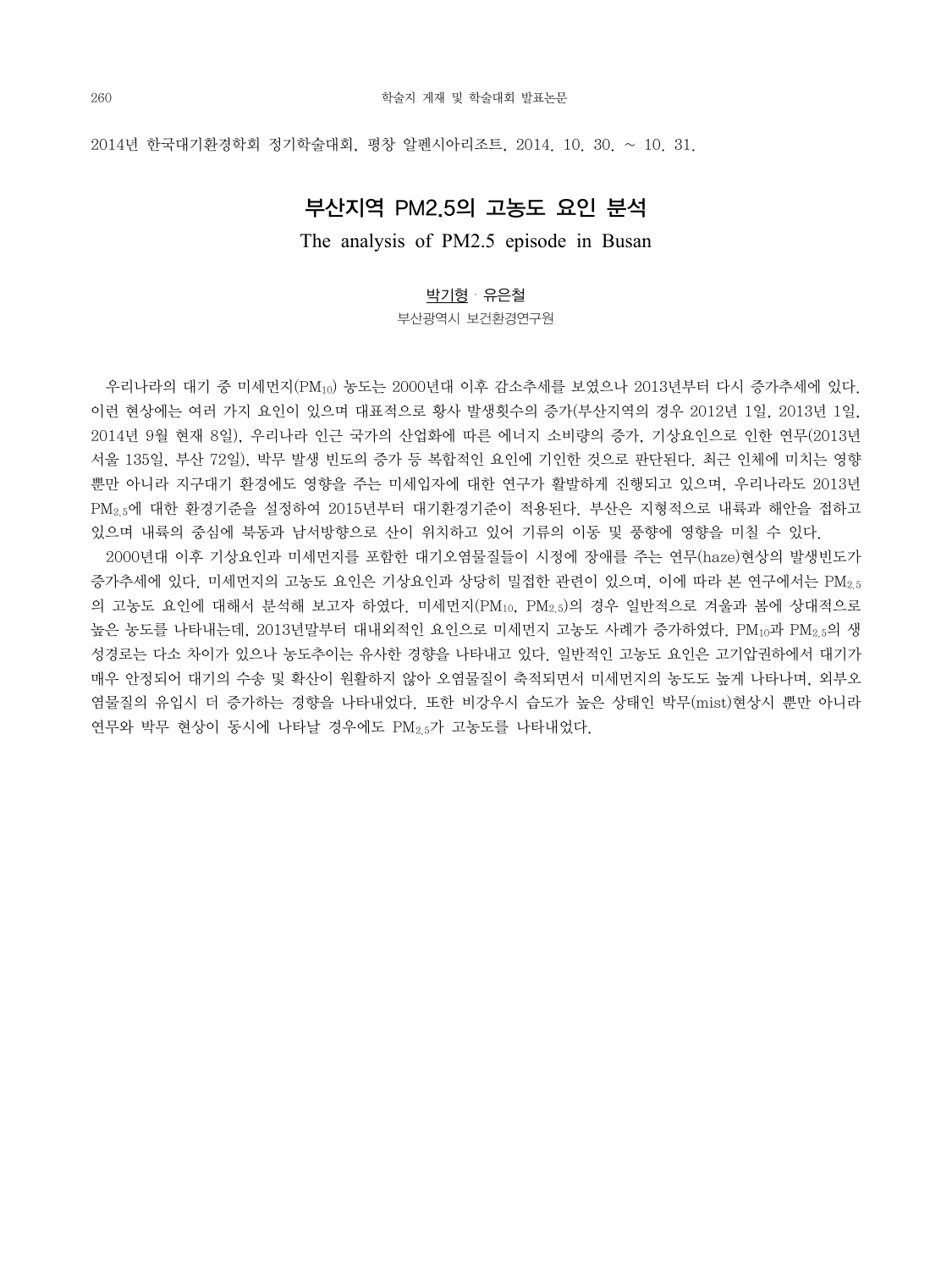2014 Internationl Meeting of the Microbiological Society of Korea, 대구 EXCO, 2014, 4, 30,  $\sim$  5, 2.

### pH Caused the Constitutional Shift of Bacterial Community in Soil Ecosystem

Sunja  $Cho<sup>1</sup>$ , Mihee Kim<sup>2</sup>, Young Ok Lee<sup>\*</sup>

<sup>1</sup> Pusan National University, Department of Microbiology, <sup>2</sup> Busan Metropolitan City Institute of Health and Environment *\* Daegu University, Department of Biological Sciences* 

 In order to compare bacterial community structure of mountain soil with pH of 5.2 (Jiri Mountain) with those of pH of 7.7 (Jang Mountain located close to big city). Their DNAs were extracted,, amplified using PCR with 27F/800R primers and pyrosequenced using Roche. The results were expressed in ratio (%) of the numbers of same reads to those of total reads on phylum level. As results, in the Jiri Mountain soil with acidic pH (5.2), almost half was Proteobacteria (49%), and followed by other 11 different phyla. By contrast, in Jang Mountain soil three dominant phyla, Actinobacteria (28%), Proteobacteria (26%), Bacteroidetes (23%) made up 78% and followed by only four other phyla. So it suggests that the ecologically stable Jiri Mountain showed more diverse bacterial community than ecologically less stable Jang Mountain even with fairly optimal pH (7.7). As supported by the above mentioned result, the diversity of species composition evaluated by Shannon- and Simpson-index was higher in Jiri Mountain than Jang Mountain. The finding shows that the large gap of pH caused a large shift in their bacterial community structure.

Key words : pH, Bacterial community structure, Soil